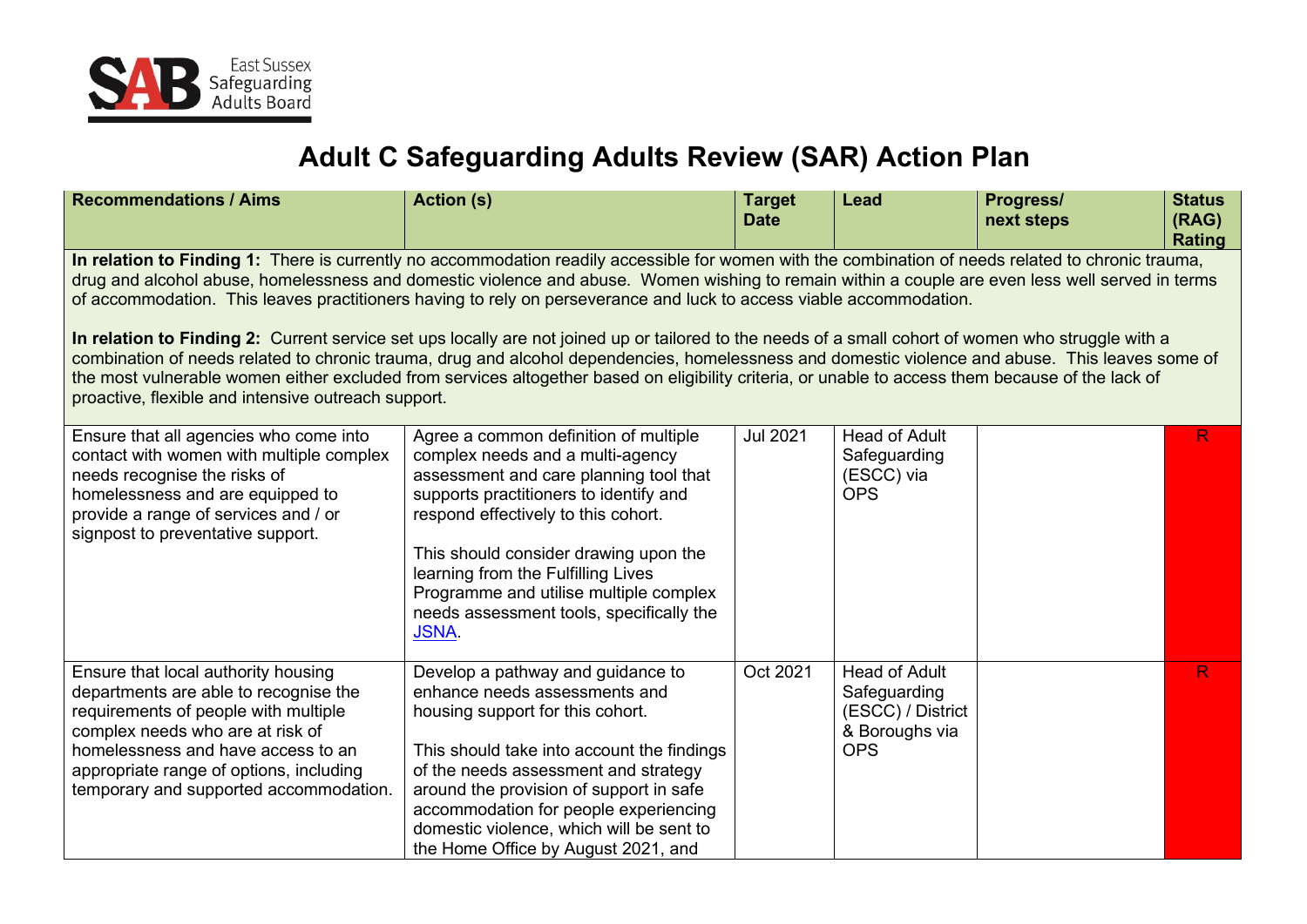| <b>Recommendations</b>                                                                                                                                                                                                                                                                 | <b>Action (s) to achieve</b><br>recommendations                                                                                                                                                                                                                                                                                                                                                                                                                                                                                                                                                        | <b>Target</b><br><b>Date</b> | Lead                          | Progress/<br>next steps | <b>Status</b><br>(RAG) |
|----------------------------------------------------------------------------------------------------------------------------------------------------------------------------------------------------------------------------------------------------------------------------------------|--------------------------------------------------------------------------------------------------------------------------------------------------------------------------------------------------------------------------------------------------------------------------------------------------------------------------------------------------------------------------------------------------------------------------------------------------------------------------------------------------------------------------------------------------------------------------------------------------------|------------------------------|-------------------------------|-------------------------|------------------------|
|                                                                                                                                                                                                                                                                                        |                                                                                                                                                                                                                                                                                                                                                                                                                                                                                                                                                                                                        |                              |                               |                         | Rating                 |
|                                                                                                                                                                                                                                                                                        |                                                                                                                                                                                                                                                                                                                                                                                                                                                                                                                                                                                                        |                              |                               |                         |                        |
|                                                                                                                                                                                                                                                                                        | include mechanisms to ensure that local<br>authorities:<br>• do not discharge their duty or<br>make intentionally homeless<br>decisions for this cohort without<br>flagging cases to ASCH.<br>Agree not to place women with<br>multiple complex needs out of<br>area, unless there is no other<br>option and to not place out of<br>area would lead to them being<br>street homeless. If placed out of<br>area, housing to prioritise return<br>to East Sussex. Where possible<br>housing to utilise cross boundary<br>agreement between East Sussex<br>district and boroughs to facilitate<br>return. |                              |                               |                         |                        |
|                                                                                                                                                                                                                                                                                        | District and Borough's to provide<br>assurance to the SAB that temporary<br>accommodation providers and housing<br>options staff to be trained in Domestic<br>Abuse / Trauma Informed Practice.                                                                                                                                                                                                                                                                                                                                                                                                        | Dec 2021                     | District &<br><b>Boroughs</b> |                         | R.                     |
| District and Borough representatives to<br>assure the SAB that the implementation of<br>the Homelessness Reduction Act (HRA)<br>2017 is supporting opportunities in<br>practice for timelier responses to relieve<br>homelessness regardless of priority need<br>(and intentionality). | Housing needs managers from each<br>District and Borough Council to present<br>an update to the SAB providing<br>assurance that their current processes<br>have been updated to reflect their<br>responsibilities in regard to the<br>implementation of the HRA.                                                                                                                                                                                                                                                                                                                                       | <b>Jul 2021</b>              | District &<br><b>Boroughs</b> |                         | R.                     |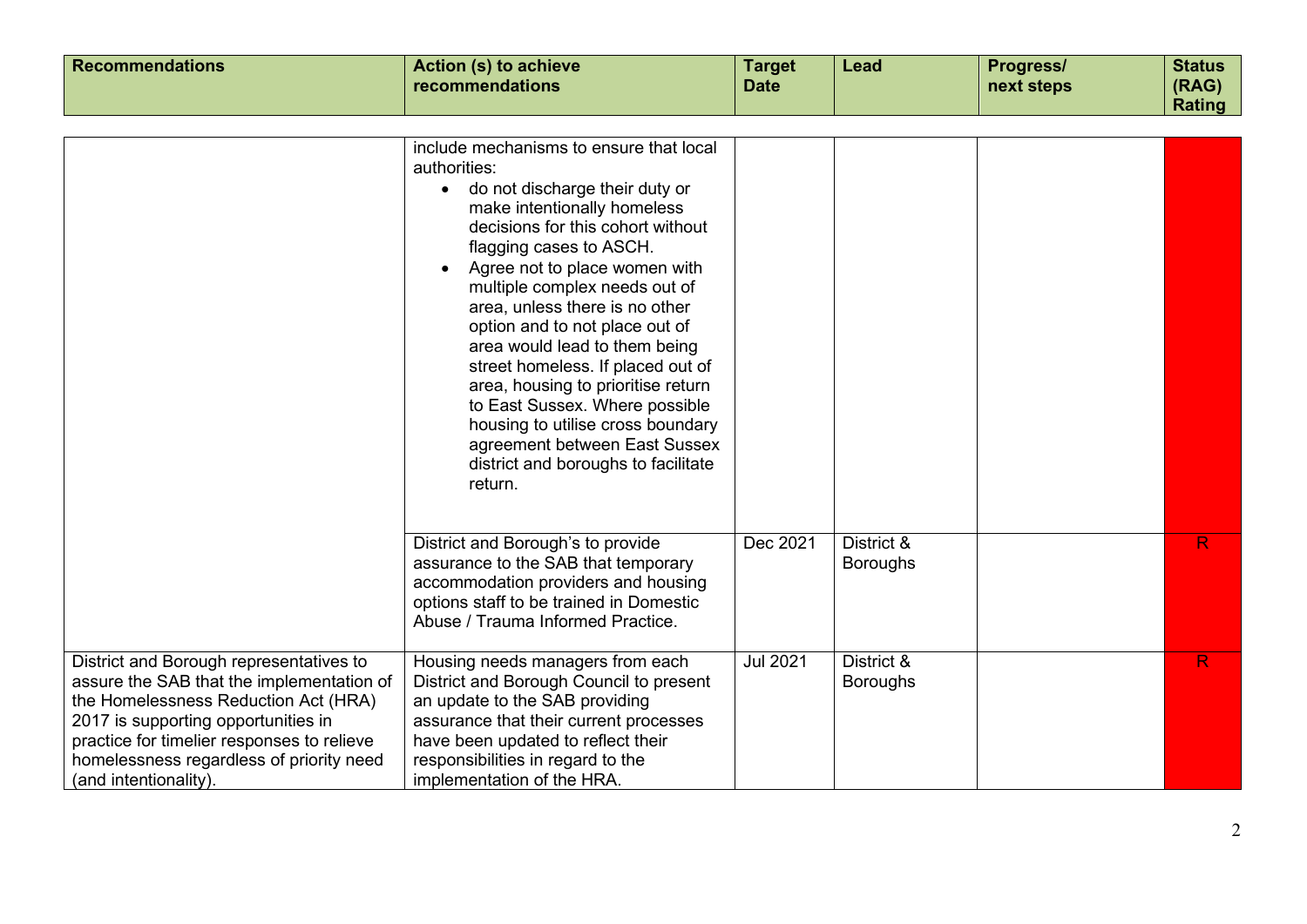| <b>Recommendations</b>                                                                                                                                                                                                                                                                                                                          | <b>Action (s) to achieve</b><br>recommendations                                                                                                                                                                                                                                                                                                                                                                                                                                                               | <b>Target</b><br><b>Date</b> | Lead                                                             | Progress/<br>next steps | <b>Status</b><br>(RAG)<br><b>Rating</b> |
|-------------------------------------------------------------------------------------------------------------------------------------------------------------------------------------------------------------------------------------------------------------------------------------------------------------------------------------------------|---------------------------------------------------------------------------------------------------------------------------------------------------------------------------------------------------------------------------------------------------------------------------------------------------------------------------------------------------------------------------------------------------------------------------------------------------------------------------------------------------------------|------------------------------|------------------------------------------------------------------|-------------------------|-----------------------------------------|
| Agencies to reassure the SAB that the<br>planned changes to accommodation<br>services and housing provision as set out<br>in the Board response are meeting the<br>needs of women with complex needs and<br>are trauma-informed and provide assertive<br>outreach.                                                                              | Leads to:<br>report to the SAB regarding the<br>$\bullet$<br>evaluation of accommodation<br>services, specifically in relation to<br><b>Emerging Futures.</b><br>update on the introduction of a<br>$\bullet$<br>trauma-informed capacity building<br>project into domestic abuse refuges<br>and commissioned supported                                                                                                                                                                                       | Jan 2022<br>Jan 2022         | <b>NPS</b><br>Strategic<br>Commissioning<br>Manager ESCC         |                         | R.                                      |
| The SAB should consider developing a<br>multi-disciplinary function for people with<br>multiple complex needs at an operational<br>level (mirroring the MARAC/ MAPPA<br>mechanisms) in which lead professionals<br>who are trauma-informed and gender-<br>specific, are allocated to individuals and<br>co-ordinate their care across agencies. | accommodation services.<br>Set up a task and finish group to develop<br>a multi-agency risk management<br>framework. This will include<br>mechanisms to:<br>Bring agencies together to<br>$\bullet$<br>develop a 'team around the<br>person' to ensure a more<br>coordinated response.<br>Identify a clear lead agency /<br>$\bullet$<br>practitioner.<br>Support those adults with<br>$\bullet$<br>complex needs and at high risk,<br>but who may fall below eligibility<br>criteria / statutory thresholds. | <b>Jul 2021</b>              | <b>Head of Adult</b><br>Safeguarding<br>(ESCC) via<br><b>OPS</b> |                         | R.                                      |
| The SAB to undertake a multi-agency<br>case file audit to evaluate the impact of the<br>actions detailed within this action plan in<br>relation to findings 1 and 2.                                                                                                                                                                            | PQA Subgroup to undertake an audit of<br>cases to establish the extent to which a<br>multi-agency approach is effective in<br>supporting women with multiple complex<br>needs who experience domestic violence                                                                                                                                                                                                                                                                                                | Apr 2022                     | PQA Subgroup                                                     |                         | R                                       |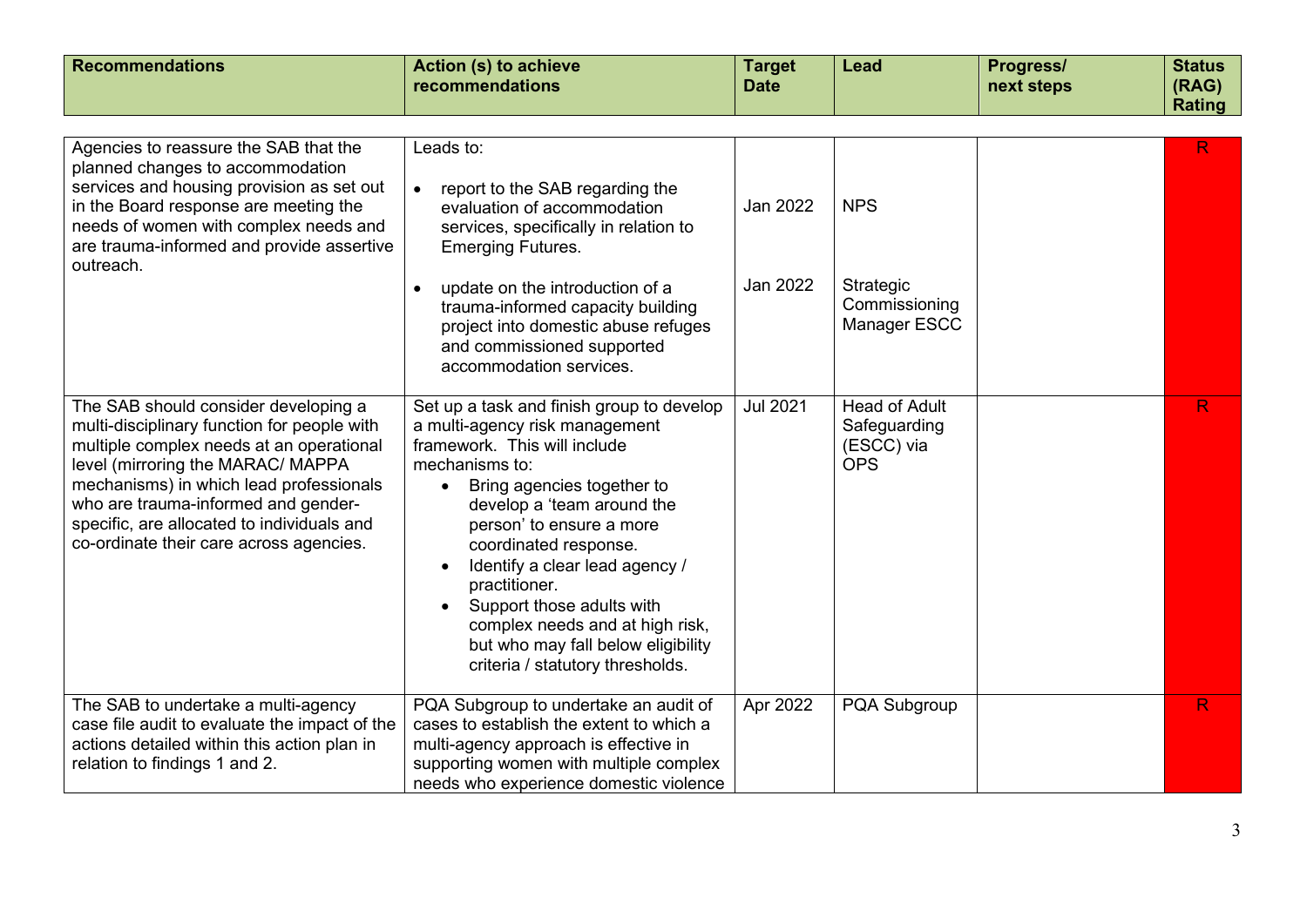| <b>Recommendations</b>                                                                                                                                                                                                                                                                                                    | <b>Action (s) to achieve</b><br>recommendations                                                                                                                                                                                                                                                                                                                                                                                                          | <b>Target</b><br><b>Date</b> | Lead                                                             | Progress/<br>next steps                                                                                                                                                     | <b>Status</b><br>(RAG)<br><b>Rating</b> |
|---------------------------------------------------------------------------------------------------------------------------------------------------------------------------------------------------------------------------------------------------------------------------------------------------------------------------|----------------------------------------------------------------------------------------------------------------------------------------------------------------------------------------------------------------------------------------------------------------------------------------------------------------------------------------------------------------------------------------------------------------------------------------------------------|------------------------------|------------------------------------------------------------------|-----------------------------------------------------------------------------------------------------------------------------------------------------------------------------|-----------------------------------------|
|                                                                                                                                                                                                                                                                                                                           | and abuse, in managing risk and<br>enabling them to achieve sustained<br>positive outcomes.                                                                                                                                                                                                                                                                                                                                                              |                              |                                                                  |                                                                                                                                                                             |                                         |
|                                                                                                                                                                                                                                                                                                                           | In relation to Finding 3: There is not currently an established multi-agency protocol or supporting tools for the proactive collection of third-party evidence<br>of patterns of domestic violence and abuse. This leaves police responding reactively to incidents of domestic violence and abuse and trying but<br>struggling to gather viable third-party evidence and leaves the voluntary sector frustrated at inaction against known perpetrators. |                              |                                                                  |                                                                                                                                                                             |                                         |
| Implement improvements to the MARAC<br>process to take forward the learning<br>identified in this review including in relation<br>to:<br>(1) Ensuring all relevant agencies are<br>represented at MARAC meetings<br>to ensure meaningful discussion                                                                       | To consider the work already undertaken<br>as part of the Sussex Police Domestic<br>Abuse Improvement Plan and MARAC<br>Review and implement the revised model<br>of the MARAC process including the<br>triage function.                                                                                                                                                                                                                                 | <b>Jul 2021</b>              | <b>MARAC</b><br>Coordinator /<br><b>Sussex Police</b><br>via OPS |                                                                                                                                                                             | A                                       |
| and safety planning to support the<br>management of high-risk domestic<br>violence cases involving women<br>with multiple complex needs. This<br>should involve those agencies not<br>routinely at MARAC.<br>(2) Improve the way that third party<br>information is shared and captured<br>at MARAC that could be used to | Ensure that there is police representation<br>at every MARAC meeting, who are of a<br>suitable level of seniority to take<br>operational decisions and be able to<br>submit intelligence logs.                                                                                                                                                                                                                                                           | Apr 2021                     | <b>Sussex Police</b>                                             | Changes<br>implemented to<br>ensure the attendance<br>of a warranted police<br>officer, of at least the<br>rank of Detective<br>Sergeant, is<br>mandated at every<br>MARAC. | G                                       |
| inform protection planning and<br>where appropriate link with police<br>prosecutions.                                                                                                                                                                                                                                     | Ensure that the MARAC Chair raises a<br>specific action to record intelligence on<br>police systems when relevant.                                                                                                                                                                                                                                                                                                                                       | Apr 2021                     | <b>MARAC</b><br>Coordinator                                      | Line supervision for<br>the Domestic Abuse<br>Caseworkers has<br>briefed all of them on<br>the requirement for<br>this to be captured                                       | G                                       |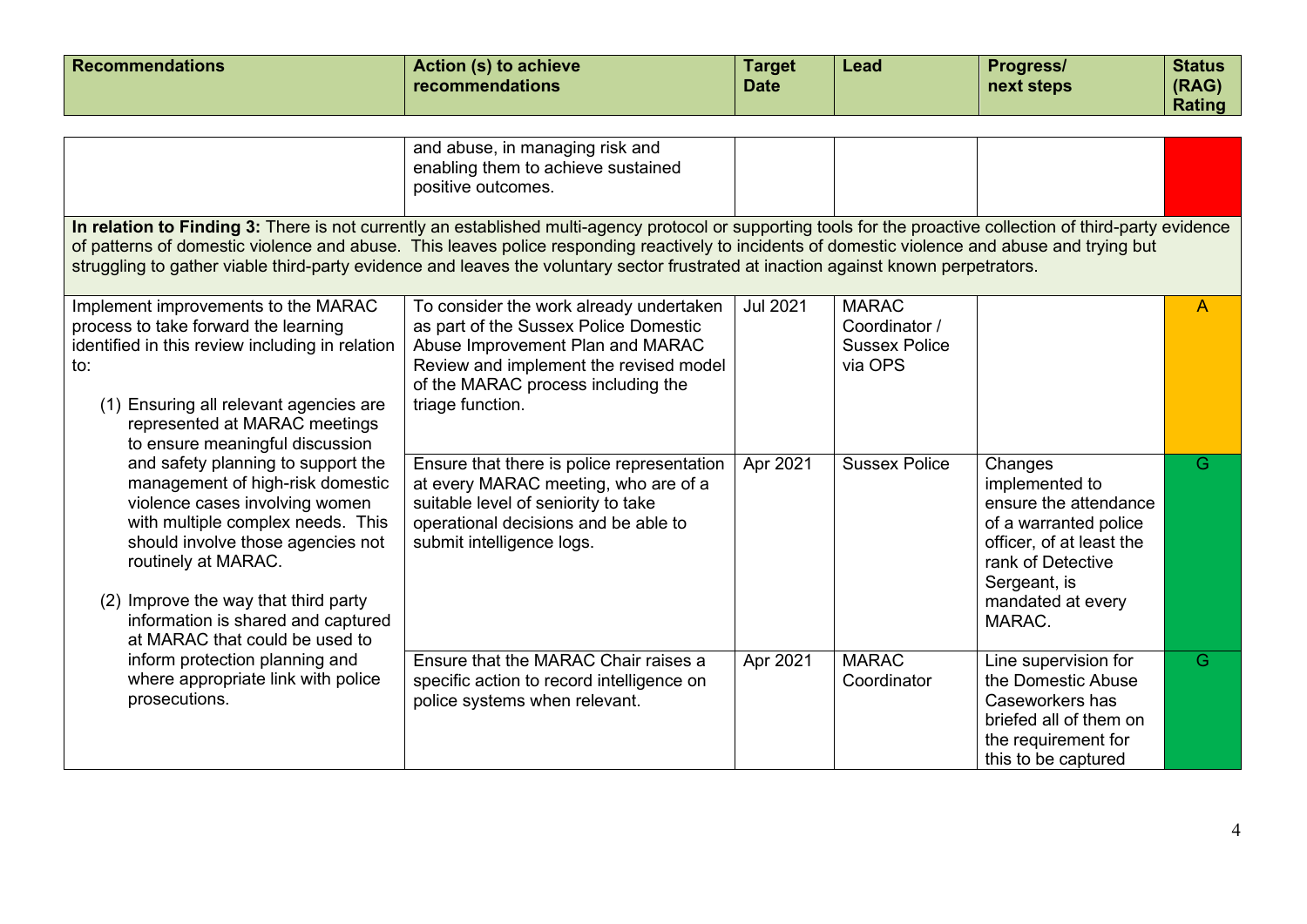| <b>Recommendations</b> | Action (s) to achieve<br>recommendations | <b>Target</b><br><b>Date</b> | Lead | <b>Progress/</b><br>next steps | <b>Status</b><br>(RAG) |
|------------------------|------------------------------------------|------------------------------|------|--------------------------------|------------------------|
|                        |                                          |                              |      |                                | Rating                 |

|                                                                                                                                                                                                                       |                                                                                                                                                                                                                                                           |                 |                                             | and allocated as an<br>action.                                                   |                |
|-----------------------------------------------------------------------------------------------------------------------------------------------------------------------------------------------------------------------|-----------------------------------------------------------------------------------------------------------------------------------------------------------------------------------------------------------------------------------------------------------|-----------------|---------------------------------------------|----------------------------------------------------------------------------------|----------------|
| Develop overarching mechanisms which<br>assist SAB partner agencies in<br>contributing third party information that<br>may support evidence-led prosecutions<br>and/or enforcement action in a more<br>proactive way. | Sussex Police to develop Evidence Led<br>Prosecutions (ELP) training package and<br>undertake scoping exercise to be<br>undertaken to determine which SAB<br>partner agencies may benefit from the<br>training package.                                   | <b>Jul 2021</b> | <b>Sussex Police</b>                        | Feb $2021 -$<br>development of ELP<br>training package is<br>nearing completion. | $\overline{A}$ |
|                                                                                                                                                                                                                       | Raise knowledge and awareness of ELP<br>opportunities via a SAB learning briefing<br>prior to roll-out of multi-agency training.                                                                                                                          | <b>Jul 2021</b> | <b>SAB Manager</b>                          |                                                                                  | R              |
|                                                                                                                                                                                                                       | ELP training package to be incorporated<br>into SAB multi-agency training<br>programme and promoted via SAB<br>communication channels.                                                                                                                    | <b>Jul 2021</b> | <b>TWD Subgroup</b>                         |                                                                                  | R              |
| Measure the impact of the above<br>recommendations to evaluate progress<br>made and how well changes are<br>embedded in organisational practice.                                                                      | Sussex Police to undertake an audit<br>three months after training delivery to<br>establish whether ELPs are being<br>actively considered during MARAC case<br>discussions and actions are being raised<br>to submit intelligence onto police<br>systems. | Oct 2021        | <b>Sussex Police</b><br>via PQA<br>Subgroup |                                                                                  | R              |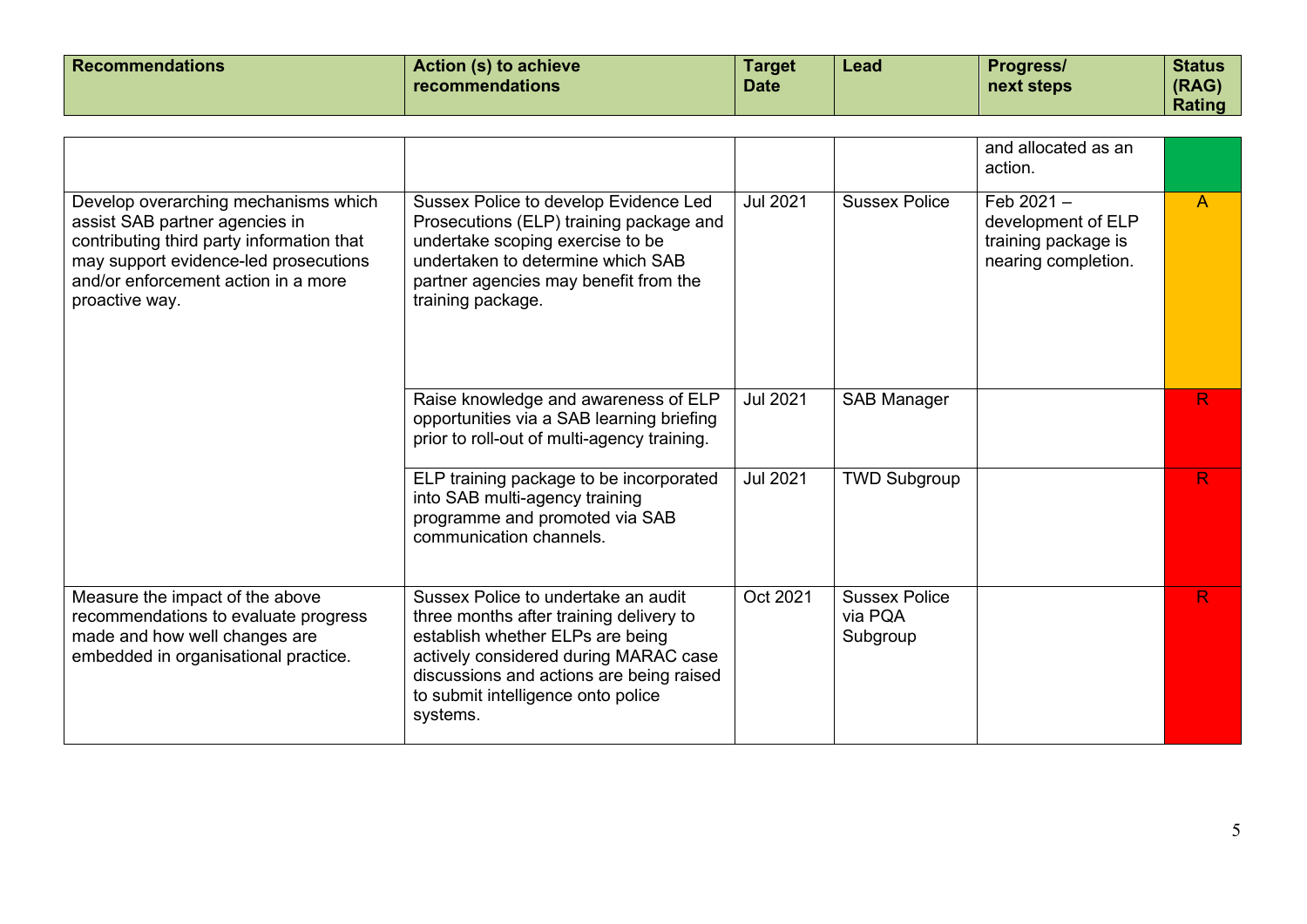| <b>Recommendations</b>                                                                                                                                                                                                                                                                                    | <b>Action (s) to achieve</b><br>recommendations                                                                                                                                                                                                                                                                                                                                                                                                                                                                                                                                                                                                                                                                                                                                                                                                                                                                                                                          | <b>Target</b><br><b>Date</b> | Lead                                                                                                   | Progress/<br>next steps | <b>Status</b><br>(RAG)<br>Rating |
|-----------------------------------------------------------------------------------------------------------------------------------------------------------------------------------------------------------------------------------------------------------------------------------------------------------|--------------------------------------------------------------------------------------------------------------------------------------------------------------------------------------------------------------------------------------------------------------------------------------------------------------------------------------------------------------------------------------------------------------------------------------------------------------------------------------------------------------------------------------------------------------------------------------------------------------------------------------------------------------------------------------------------------------------------------------------------------------------------------------------------------------------------------------------------------------------------------------------------------------------------------------------------------------------------|------------------------------|--------------------------------------------------------------------------------------------------------|-------------------------|----------------------------------|
| Enhance multi-agency workforce<br>competence and confidence in working<br>with adults who are experiencing domestic<br>violence and abuse. This is with the aim<br>of ensuring more effective safeguarding of<br>vulnerable adults, and collaborative<br>partnership working which is trauma<br>informed. | Develop multi-agency domestic abuse<br>guidance / toolkit which specifically<br>covers the following areas:<br>• Understanding of indicators of<br>domestic violence and abuse<br>from the perspectives of victims<br>and perpetrators, and the impact<br>on adults and children.<br>Responding to disclosures of<br>domestic violence, including<br>responsibilities of reporting which<br>may breach client confidentiality,<br>and effective information sharing.<br>Knowledge around specific<br>assessment tools, including the<br>DASH and specialist support<br>services available.<br>Case coordination including the<br>$\bullet$<br>role of the lead professional.<br>MARAC and the interface with<br>safeguarding procedures.<br>Supporting agencies to effectively<br>and routinely capture and record<br>information that can support<br>evidence-led prosecutions.<br>The importance of trauma-<br>informed practice.<br>The content of SAB / ESSCP multi- | Sept 2021<br>Dec 2021        | Safeguarding<br>Development<br>Team (ESCC) /<br><b>Sussex Police</b><br>via OPS<br><b>TWD Subgroup</b> |                         | R<br>R                           |
|                                                                                                                                                                                                                                                                                                           | agency training in relation to domestic<br>violence and abuse and coercion and<br>control to be reviewed and updated in the                                                                                                                                                                                                                                                                                                                                                                                                                                                                                                                                                                                                                                                                                                                                                                                                                                              |                              |                                                                                                        |                         |                                  |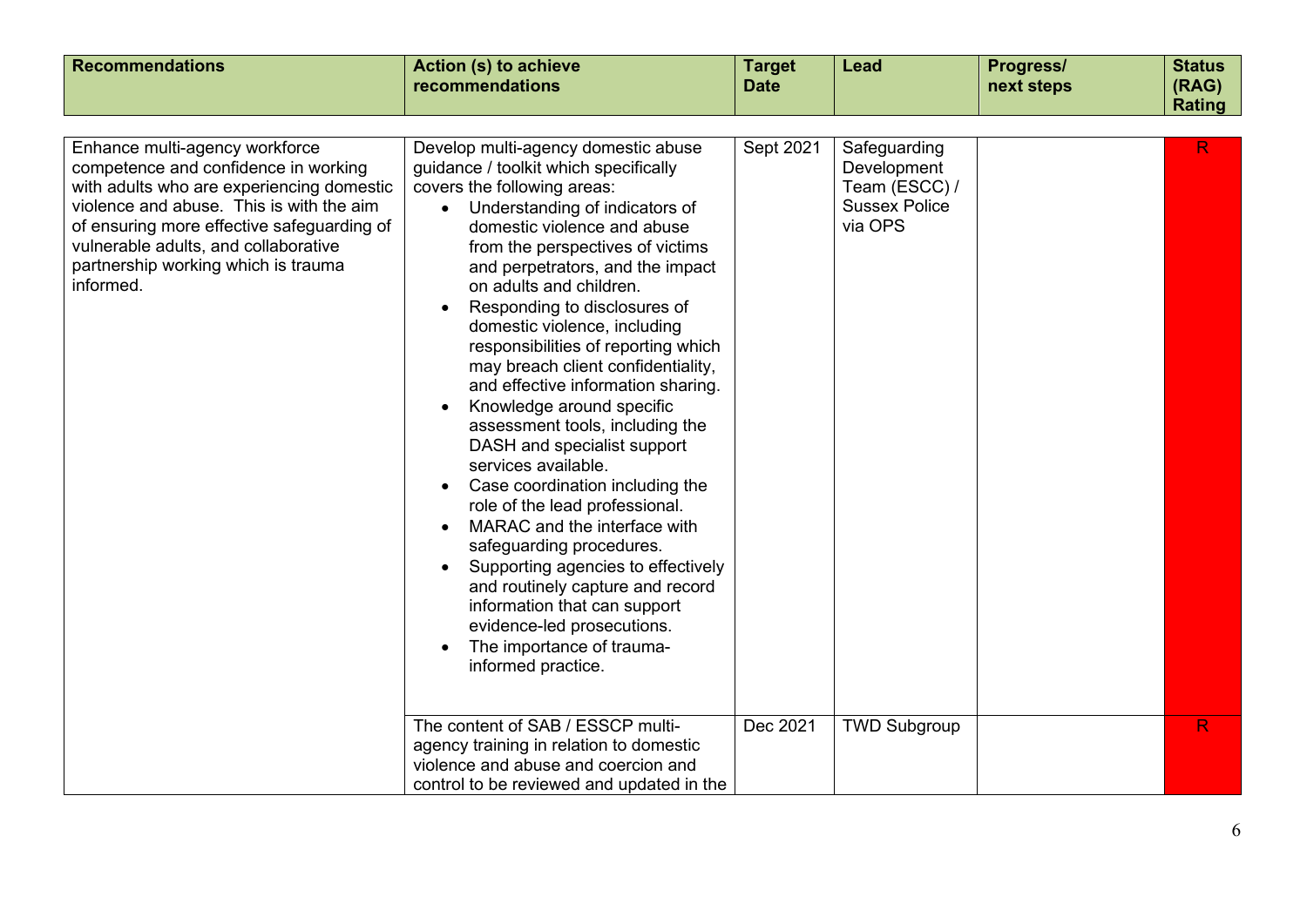| <b>Recommendations</b>                                                                                                                                                                                                                                                                                                                                                                                          | <b>Action (s) to achieve</b><br>recommendations                                                                                                                                                                                                                                                              | <b>Target</b><br><b>Date</b> | <b>Lead</b>                                                                                                                                               | Progress/<br>next steps | <b>Status</b><br>(RAG)<br><b>Rating</b> |
|-----------------------------------------------------------------------------------------------------------------------------------------------------------------------------------------------------------------------------------------------------------------------------------------------------------------------------------------------------------------------------------------------------------------|--------------------------------------------------------------------------------------------------------------------------------------------------------------------------------------------------------------------------------------------------------------------------------------------------------------|------------------------------|-----------------------------------------------------------------------------------------------------------------------------------------------------------|-------------------------|-----------------------------------------|
|                                                                                                                                                                                                                                                                                                                                                                                                                 | light of any new guidance or supporting<br>tools that are produced, and assurance<br>sought to ensure this is accessed by the<br>range of partner agencies working in this<br>area.                                                                                                                          |                              |                                                                                                                                                           |                         |                                         |
| Establish mechanisms for improved<br>information sharing and recording of case<br>activity between statutory partner agencies<br>in cases of high risk and multiple complex<br>needs.                                                                                                                                                                                                                           | Establish working group with<br>representation from statutory agencies to<br>review the potential for:<br>1. Sharing information and<br>intelligence across organisations<br>on individuals with multiple<br>complex needs.<br>2. This may involve looking at how<br>information is shared across<br>systems | April 2022                   | <b>Head of Adult</b><br>Safeguarding<br>(ESCC), Police,<br>CCG. Link with<br><b>ASCH Business</b><br>Development<br>and Insight.<br>Link group to<br>PQA. |                         | R                                       |
| In relation to Finding 4: A pattern of continuing to give women with complex needs short term prison sentences at a distance from their home area,<br>disrupts any progress they may be making with the support of community teams, provides little time for specialist health care services delivered within<br>prison to establish relationships, potentially leaving women more vulnerable on their release. |                                                                                                                                                                                                                                                                                                              |                              |                                                                                                                                                           |                         |                                         |
| Please note: In line with the Probation Reform Program and nationalisation of probation services, from the end of June 2021 the KSS CRC will become<br>part of NPS under the new arrangements.                                                                                                                                                                                                                  |                                                                                                                                                                                                                                                                                                              |                              |                                                                                                                                                           |                         |                                         |
| The SAB to receive assurance that the<br>partnership protocol between CGL and<br>NPS is effective in strengthening closer<br>collaborative working for adults who<br>receive short term prison sentences.                                                                                                                                                                                                       | CGL and NPS leads to evaluate the<br>implementation of the partnership<br>protocol and report to the SAB.                                                                                                                                                                                                    | Nov 2021                     | CGL / NPS                                                                                                                                                 |                         | R.                                      |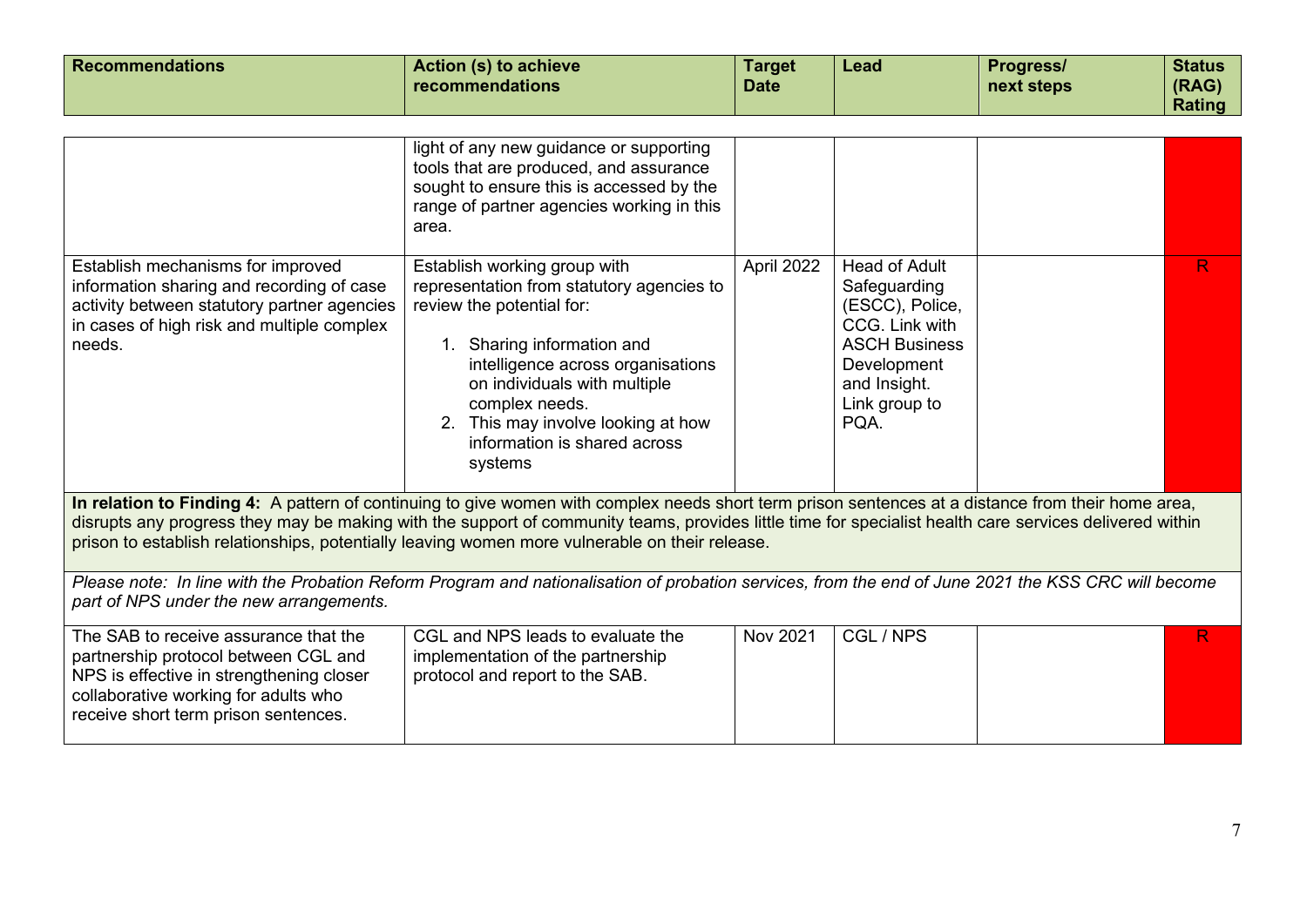| <b>Recommendations</b>                                                                                                                                                                    | <b>Action (s) to achieve</b><br>recommendations                                                                                                                                                                                                                                                          | <b>Target</b><br><b>Date</b> | <b>Lead</b>                          | Progress/<br>next steps | <b>Status</b><br>(RAG)<br><b>Rating</b> |
|-------------------------------------------------------------------------------------------------------------------------------------------------------------------------------------------|----------------------------------------------------------------------------------------------------------------------------------------------------------------------------------------------------------------------------------------------------------------------------------------------------------|------------------------------|--------------------------------------|-------------------------|-----------------------------------------|
|                                                                                                                                                                                           |                                                                                                                                                                                                                                                                                                          |                              |                                      |                         |                                         |
| Agencies working within this area of<br>practice to raise awareness with<br>magistrates of the impact of short-term<br>sentences on women and advocate for                                | NPS to produce an article in the<br>April/May edition of The Magistrates<br>Association Magazine.                                                                                                                                                                                                        | Apr 2021                     | <b>NPS</b>                           |                         | G                                       |
| community sentences instead of prison for<br>women where this is appropriate.                                                                                                             | Article to be adapted for SAB partners<br>and included within a SAB Newsletter.                                                                                                                                                                                                                          | <b>Jul 2021</b>              | NPS / SAB<br>Manager                 |                         | R                                       |
|                                                                                                                                                                                           | NPS to relaunch the film 'Shadows<br>Behind Me' for use in all magistrates and<br>judiciary training.                                                                                                                                                                                                    | Mar 2021                     | <b>NPS</b>                           |                         | G                                       |
|                                                                                                                                                                                           | SAB to consider ways to utilise this film<br>resource on the SAB website and in<br>multi-agency training.                                                                                                                                                                                                | Dec 2021                     | SAB Manager /<br><b>TWD Subgroup</b> |                         | R                                       |
| Ensure effective arrangements are in<br>place to support women who receive<br>short-term prison sentences, often out of<br>area, both in terms of in-reach services<br>and after release. | The SAB to receive an update regarding<br>the outcomes and recommendations of<br>work undertaken to consider the impact<br>of women receiving short-term prison<br>sentences.<br>This should include new arrangements<br>for Through The Gate support and prison<br>in-reach services.                   | Oct 2021                     | NPS / CRC                            |                         | R                                       |
| Within prison ensure specific health<br>services are commissioned to provide in<br>reach and Through The Gate support.                                                                    | The SAB Independent Chair to write to<br>NHSE to request assurance as to what<br>arrangements are in place to ensure the<br>effective commissioning of health care<br>services for women in prison with<br>multiple complex needs, including those<br>relating to mental health and substance<br>misuse. | May 2021                     | <b>SAB</b><br>Independent<br>Chair   |                         | R                                       |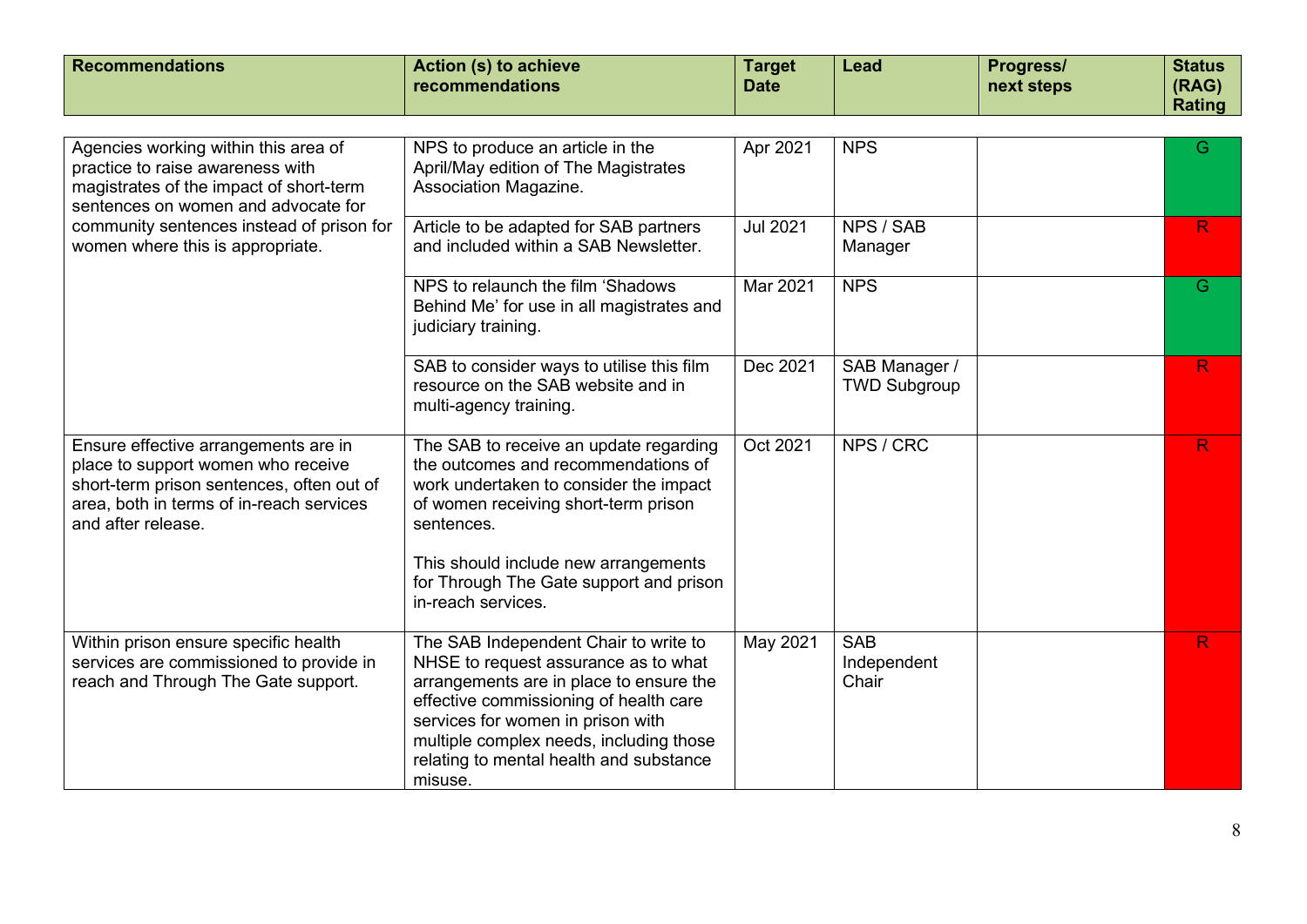| <b>Recommendations</b>                                                                                                   | Action (s) to achieve<br>recommendations                                                                                                                                                     | <b>Target</b><br><b>Date</b> | Lead               | Progress/<br>next steps                                                                                              | <b>Status</b><br>(RAG)<br><b>Rating</b> |
|--------------------------------------------------------------------------------------------------------------------------|----------------------------------------------------------------------------------------------------------------------------------------------------------------------------------------------|------------------------------|--------------------|----------------------------------------------------------------------------------------------------------------------|-----------------------------------------|
| <b>Recommendations across all findings:</b>                                                                              |                                                                                                                                                                                              |                              |                    |                                                                                                                      |                                         |
| The SAB should ensure that the learning<br>from this review is extensively shared and<br>supports organisational change. | The SAB to produce a learning briefing<br>which highlights the findings from this<br>review and encourages practitioners and<br>teams to reflect on the learning for their<br>service areas. | Dec 2020                     | <b>SAB Manager</b> |                                                                                                                      | G                                       |
|                                                                                                                          | SAB agencies to provide feedback to<br>evidence how the learning has been<br>disseminated and used within their<br>organisations.                                                            | <b>Jul 2021</b>              | All agencies       |                                                                                                                      | R.                                      |
|                                                                                                                          | The report, Board response and learning<br>briefing should be shared with regional<br>and national SAB networks.                                                                             | Jan 2021                     | <b>SAB Manager</b> | Resources shared<br>with neighbouring<br><b>SABs in West Sussex</b><br>and Brighton and<br>Hove in December<br>2020. | G                                       |
|                                                                                                                          |                                                                                                                                                                                              |                              |                    | <b>Presentation to SAB</b><br><b>Managers National</b><br>Network on                                                 |                                         |

## **Key to RAG ratings:**

|          | <b>Green:</b> Objective completed / on target                        |
|----------|----------------------------------------------------------------------|
|          | <b>Amber:</b> Work in progress / further actions planned or required |
| l Red: . | Objective not completed / target not met                             |

19/01/2021.